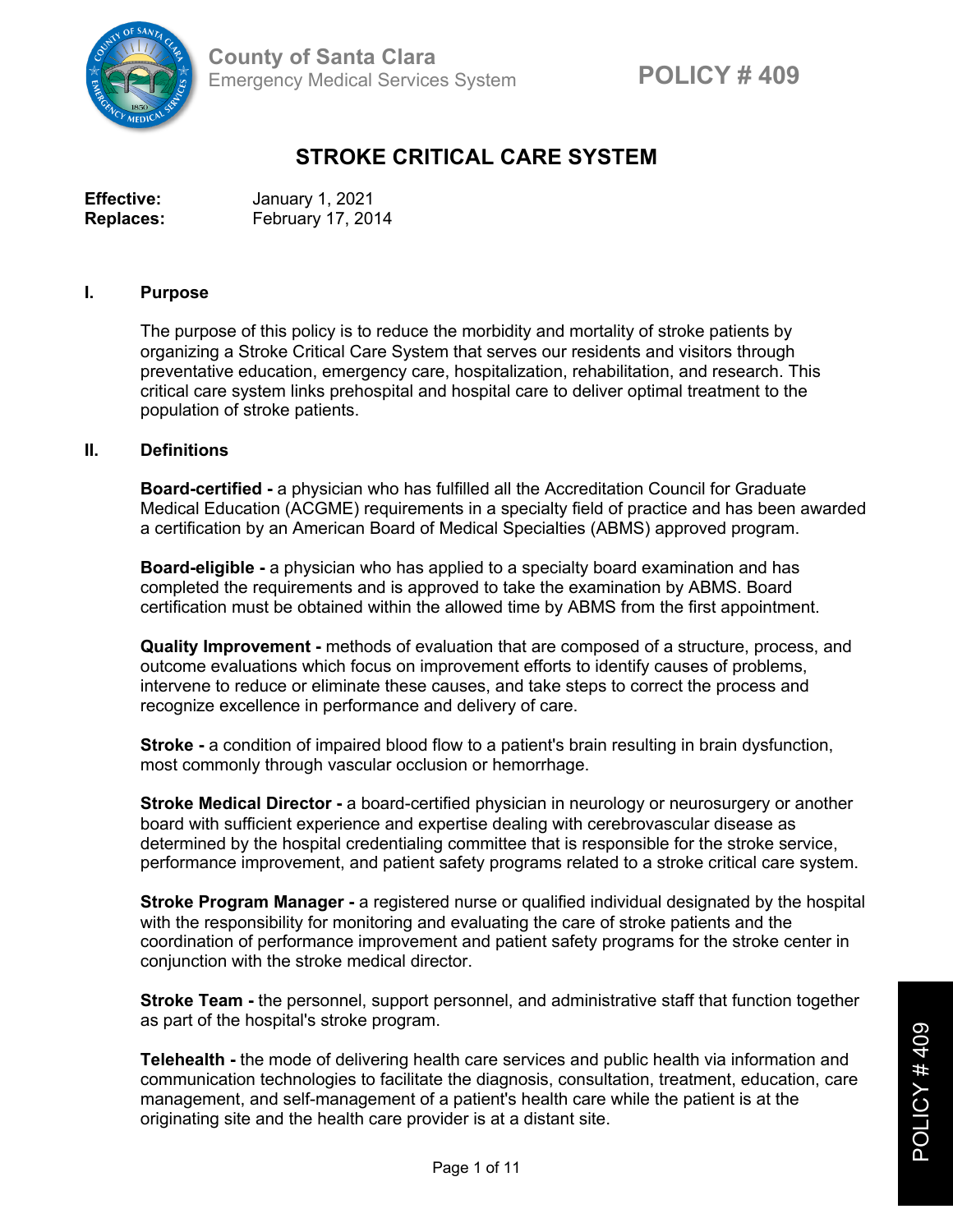

# **III. General Designation Requirements**

- A. Initial Designation as a Stroke Center in the Santa Clara County Emergency Medical Services (SCC EMS) System requires an application, satisfactory site survey and verification of the following:
	- 1. Currently serving in the EMS system as a Prehospital Receiving Center (PRC) or a Base Hospital (BH).
	- 2. Compliance with all standards and requirements listed in this policy.
	- 3. Participation in the Stroke System Advisory Committee.
	- 4. Enrollment and participation in the stroke data management system and commitment to provide additional data as required by SCC EMS Agency and/or the Stroke System Advisory Committee.
	- 5. Current written agreement with SCC EMS Agency for designation as a Stroke Center to provide services in Santa Clara County.
	- 6. Stroke Center designation may be granted following satisfactory review of a completed application, supporting written documentation, and initial site survey by SCC EMS Agency personnel/designees.
	- 7. Maintenance of The Joint Commission certification and adherence to standards.
- B. Designation Renewal
	- 1. The Stroke Center may be re-designated after satisfactory review of written documentation and a site survey by SCC EMS Agency personnel/designees.
	- 2. Re-designation shall occur every three (3) years.
	- 3. Failure to comply with the criteria outlined in this policy at any time will result in disciplinary action up to and including suspension or rescission of EMS Stroke Center designation.

#### **IV. Designation Requirements for an Acute Stroke Ready Hospitals**

- A. Hospitals designated by the SCC EMS Agency as an acute stroke ready hospital shall meet all the following minimum criteria:
	- 1. A clinical stroke team available to see, in person or via telehealth, a patient identified as a potential acute stroke patient within twenty (20) minutes following the patient's arrival at the hospital's emergency department.
	- 2. Written policies and procedures for emergency department stroke services that are reviewed, revised as needed, and implemented at least every three (3) years.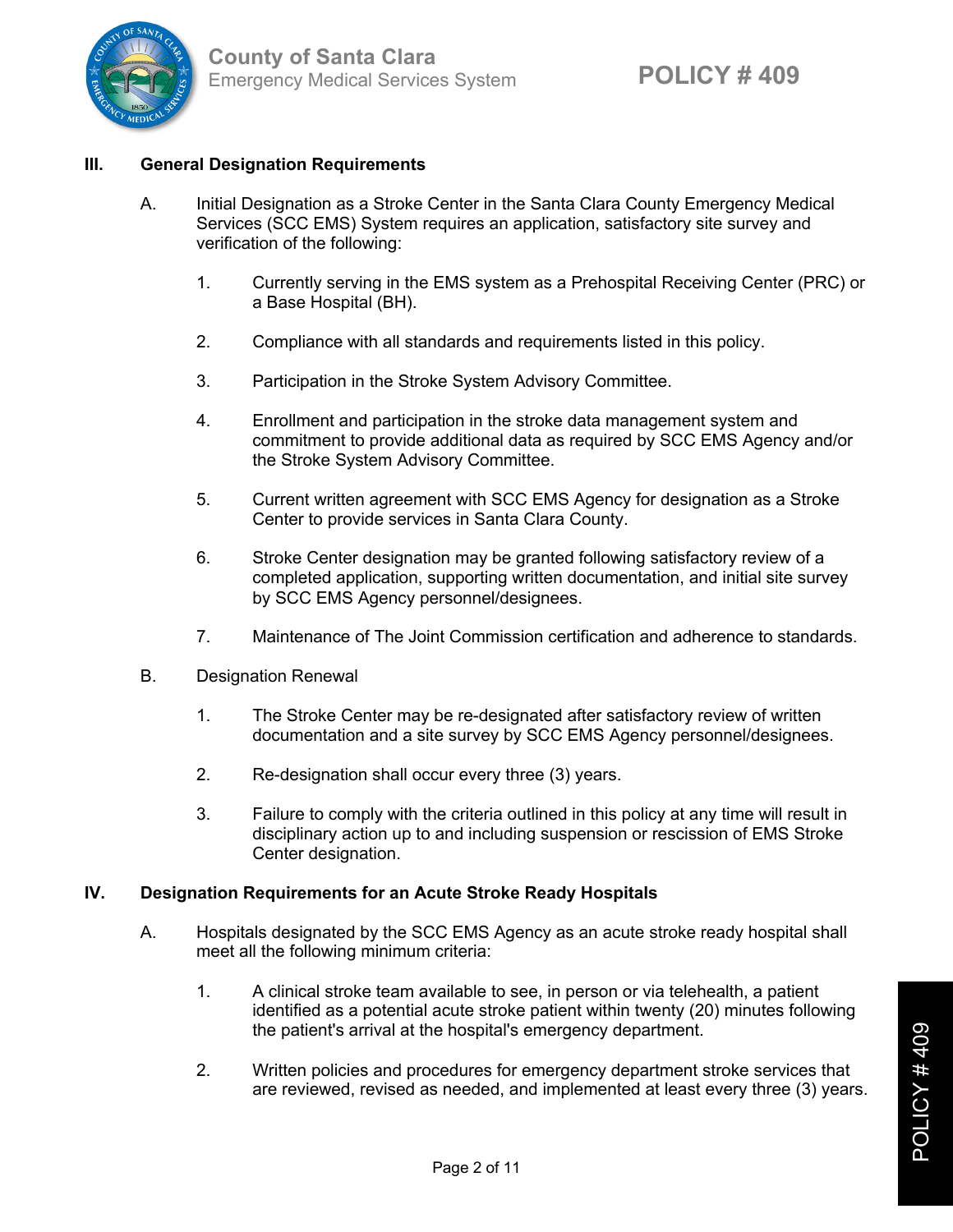

- 3. Emergency department policies and procedures shall include written protocols and standardized orders for the emergency care of stroke patients.
- 4. Data-driven, continuous quality improvement process including collection and monitoring of standardized performance measures.
- 5. Neuro-imaging services capability that is available twenty-four (24) hours a day, seven (7) days a week, three hundred and sixty-five (365) days per year, such that imaging shall be performed and reviewed by a physician within forty-five (45) minutes following emergency department arrival.
- 6. Neuro-imaging services shall, at a minimum, include CT or MRI, or both.
- 7. Interpretation of the imaging.
	- a. If teleradiology is used in image interpretation, all staffing and staff qualification requirements contained in this section shall remain in effect and shall be documented by the hospital.
	- b. Neuro-imaging studies shall be reviewed by a physician with appropriate expertise, such as a board-certified radiologist, board-certified neurologist, a board-certified neurosurgeon, or residents who interpret such studies as part of their training in ACGME-approved radiology, neurology, or neurosurgery training program within forty-five (45) minutes of emergency department arrival.
		- i. For this subsection, a qualified radiologist shall be board-certified by the American Board of Radiology or the American Osteopathic Board of Radiology.
		- ii. For this subsection, a qualified neurologist shall be board-certified by the American Board of Psychiatry and Neurology or the American Osteopathic Board of Neurology and Psychiatry.
		- iii. For this subsection, a qualified neurosurgeon shall be board-certified by the American Board of Neurological Surgery.
- 8. Laboratory services shall, at a minimum, include blood testing, electrocardiography and x-ray services, and be available twenty-four (24) hours a day, seven (7) days a week, three hundred and sixty-five (365) days per year, and able to be completed and reviewed within sixty (60) minutes following emergency department arrival.
- 9. Neurosurgical services shall be available, including operating room availability, either directly or under an agreement with a thrombectomy-capable, primary or comprehensive stroke center, within three (3) hours following the arrival of acute stroke patients to an acute stroke-ready hospital.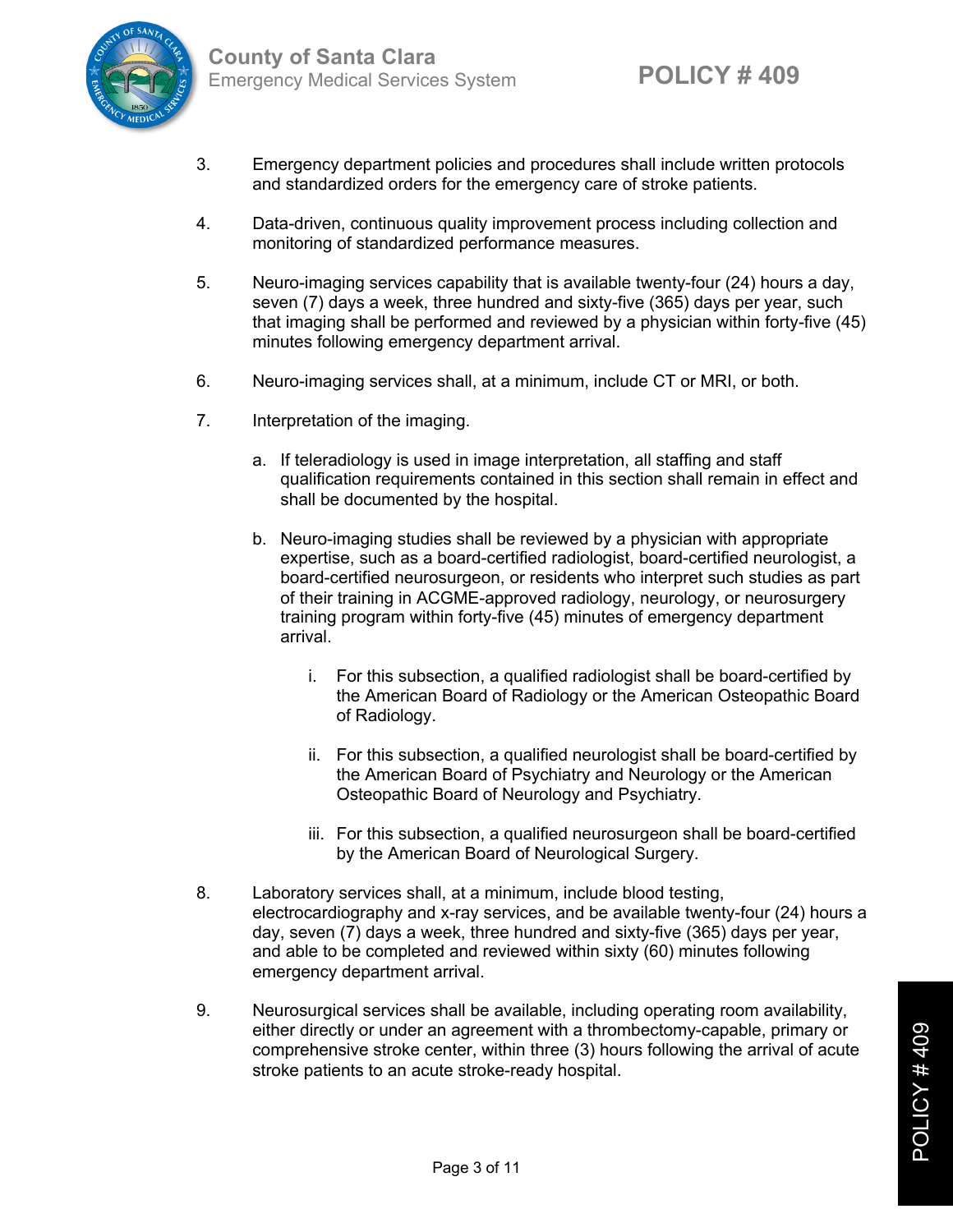

- 10. Provide IV thrombolytic treatment and have transfer arrangements with one or more thrombectomy-capable, primary, or comprehensive stroke center(s) that facilitate the transfer of patients with strokes to the stroke center(s) for care when clinically warranted.
- 11. There shall be a medical director of an acute stroke-ready hospital, who may also serve as a member of a stroke team, who is a physician or advanced practice nurse who maintains at least four (4) hours per year of educational time in cerebrovascular disease.
- 12. Clinical stroke team for an acute stroke-ready hospital at a minimum shall consist of a nurse and a physician with training and expertise in acute stroke care.
- 13. Additional requirements may be stipulated by the Santa Clara County EMS Agency Medical Director.

## **V. Designation requirements for a Primary Stroke Center**

- A. Hospitals designated by the SCC EMS Agency as a primary stroke center shall meet all the following minimum criteria:
	- 1. Adequate staff, equipment, and training to perform rapid evaluation, triage, and treatment for the stroke patient in the emergency department.
	- 2. Standardized stroke care protocol/order set.
	- 3. Stroke diagnosis and treatment capacity twenty-four (24) hours a day, seven (7) days a week, three hundred and sixty-five (365) days per year.
	- 4. Data-driven, continuous quality improvement process including collection and monitoring of standardized performance measures.
	- 5. Continuing education in stroke care provided for staff physicians, staff nurses, staff allied health personnel, and EMS personnel.
	- 6. Public education on stroke and illness prevention.
	- 7. A clinical stroke team, available to see in person or via telehealth, a patient identified as a potential acute stroke patient within 15 minutes following the patient's arrival at the hospital's emergency department or within 15 minutes following a diagnosis of a patient's potential acute stroke.
		- a. At a minimum, a clinical stroke team shall consist of:
			- i. A neurologist, neurosurgeon, interventional neuro-radiologist, or emergency physician who is board certified or board eligible in neurology, neurosurgery, endovascular neurosurgical radiology, or other board-certified physician with sufficient experience and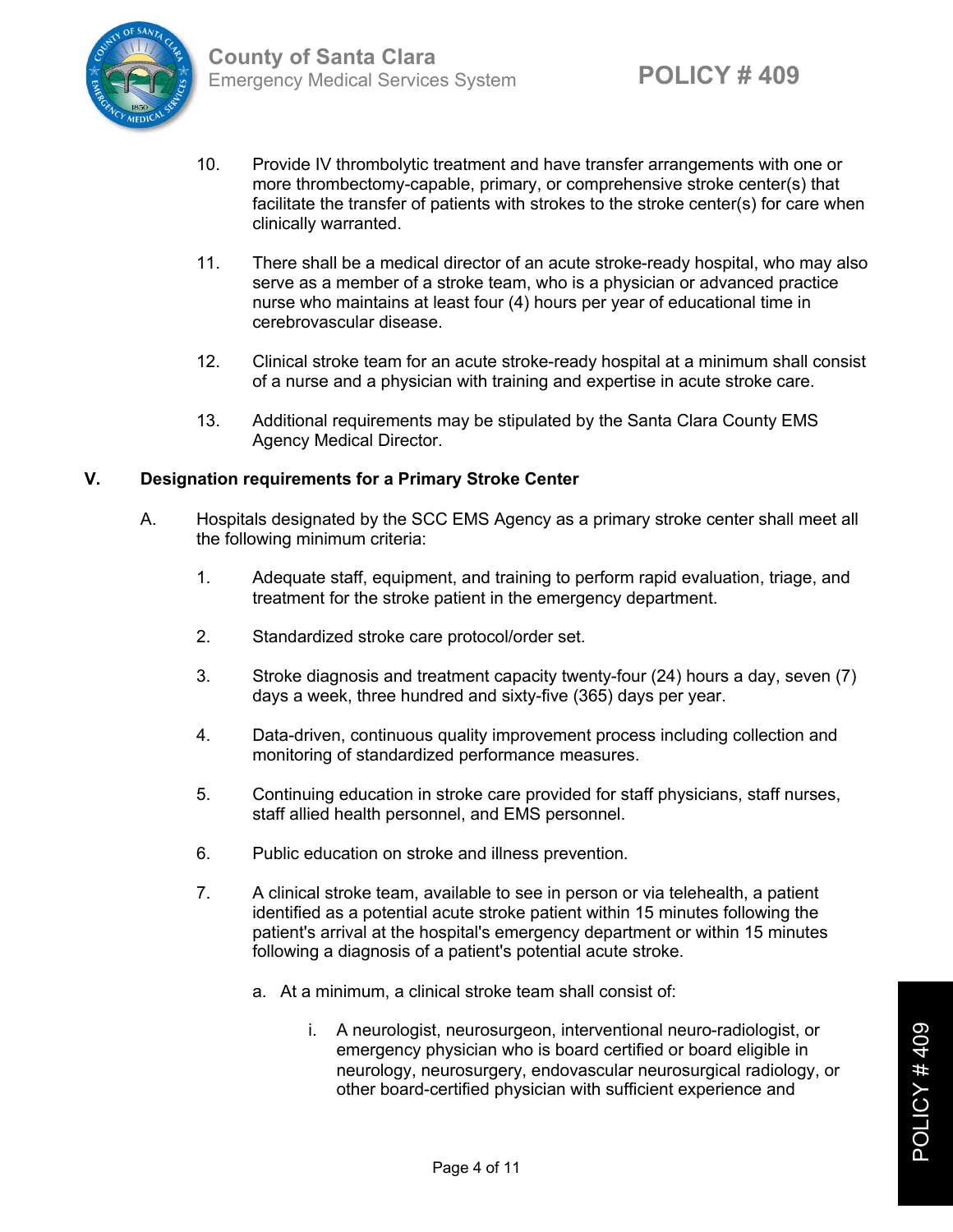

expertise in managing patients with acute cerebral vascular disease as determined by the hospital credentials committee.

- ii. A registered nurse, physician assistant or nurse practitioner capable of caring for acute stroke patients that has been designated by the hospital who may serve as a stroke program manager.
- 8. Written policies and procedures for stroke services which shall include written protocols and standardized orders for the emergency care of stroke patients. These policies and procedures shall be reviewed at least every three (3) years, revised as needed, and implemented.
- 9. Data-driven, continuous quality improvement process including collection and monitoring of standardized performance measures.
- 10. Neuro-imaging services capability that is available twenty-four (24) hours a day, seven (7) days a week, three hundred sixty-five (365) days per year, such that imaging shall be initiated within twenty-five (25) minutes following emergency department arrival.
- 11. CT scanning or equivalent neuroimaging shall be initiated within twenty-five (25) minutes following emergency department arrival.
- 12. Other imaging shall be available within a clinically appropriate timeframe and shall, at a minimum, include:
	- a. MRI
	- b. CTA and / or Magnetic resonance angiography (MRA)
	- c. TEE or TTE
- 13. Interpretation of the imaging.
	- a. If teleradiology is used in image interpretation, all staffing and staff qualification requirements contained in this section shall remain in effect and shall be documented by the hospital.
	- b. Neuro-imaging studies shall be reviewed by a physician with appropriate expertise, such as a board-certified radiologist, board-certified neurologist, a board-certified neurosurgeon, or residents who interpret such studies as part of their training in ACGME-approved radiology, neurology, or neurosurgery training program within forty-five (45) minutes of emergency department arrival.
		- i. For this subsection, a qualified radiologist shall be board certified by the American Board of Radiology or the American Osteopathic Board of Radiology.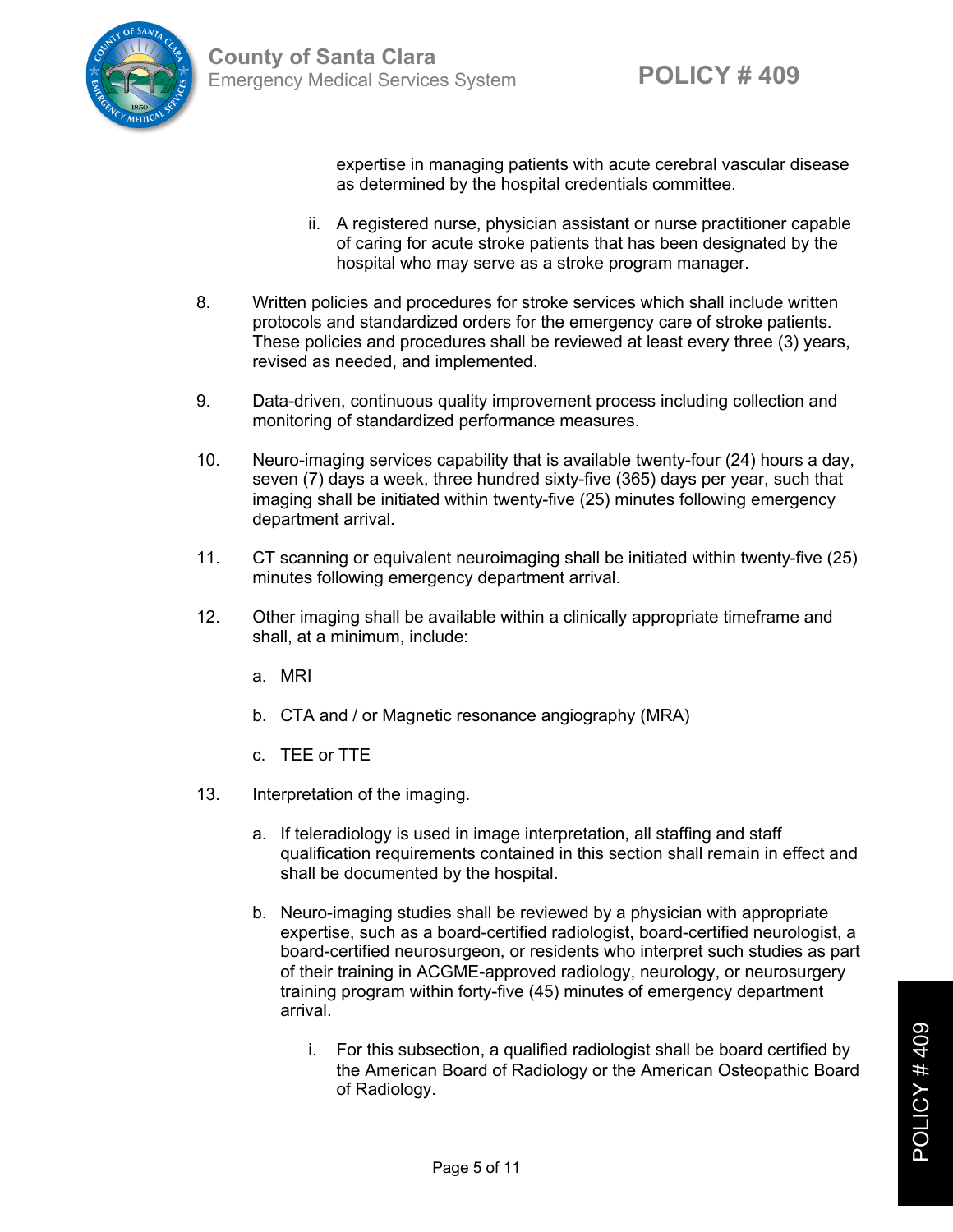

- ii. For this subsection, a qualified neurologist shall be board certified by the American Board of Psychiatry and Neurology or the American Osteopathic Board of Neurology and Psychiatry.
- iii. For this subsection, a qualified neurosurgeon shall be board certified by the American Board of Neurological Surgery.
- 14. Laboratory services capability that is available twenty-four (24) hours a day, seven (7) days a week, three hundred and sixty-five (365) days per year, such that services may be performed within forty-five (45) minutes following emergency department arrival.
- 15. Neurosurgical services shall be available, including operating room availability, either directly or under an agreement with a thrombectomy-capable, comprehensive or other stroke center with neurosurgical services, within two (2) hours following the arrival of acute stroke patients to the primary stroke center.
- 16. Inpatient acute care rehabilitation services.
- 17. Transfer arrangements with one or more higher level of care centers when clinically warranted or for neurosurgical emergencies.
- 18. There shall be a stroke medical director of a primary stroke center, who may also serve as a physician member of a stroke team, who is board-certified in neurology or neurosurgery or another board-certified physician with sufficient experience and expertise dealing with cerebral vascular disease as determined by the hospital credentials committee.
- 19. Additional requirements may be stipulated by the Santa Clara County EMS Agency Medical Director.

## **VI. Designation requirements for a Thrombectomy-Capable Stroke Center**

- A. Hospitals designated as a thrombectomy-capable stroke center by the SCC EMS Agency shall meet all the requirements of a primary stroke center plus the following minimum criteria:
	- 1. The ability to perform mechanical thrombectomy for the treatment of ischemic stroke twenty-four (24) hours a day, seven (7) days a week, three hundred and sixty-five (365) days per year.
	- 2. Dedicated neuro-intensive care unit beds to care for acute ischemic stroke patients twenty-four (24) hours a day, seven (7) days a week, three hundred and sixty-five (365) days per year.
	- 3. Satisfy all the following staff qualifications:
		- a. A qualified physician, board certified by the American Board of Radiology, American osteopathic Board of Radiology, American Board of Psychiatry and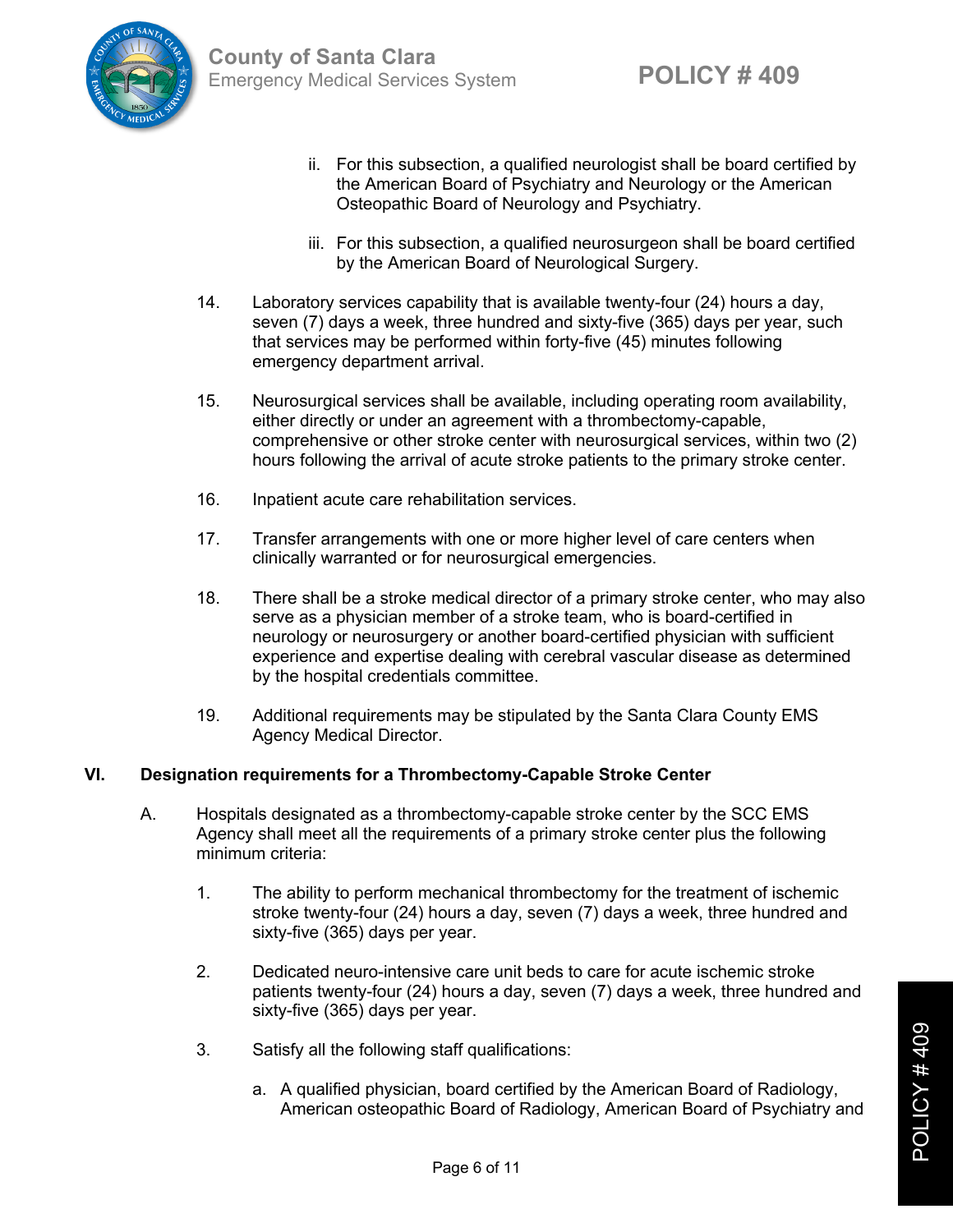

Neurology, or the American osteopathic Board of Neurology and Psychiatry, with neuro-interventional angiographic training and skills on staff as deemed by the hospital's credentialing committee.

- b. A qualified neuro-radiologist, board-certified by the American Board of Radiology or the American Osteopathic Board of Radiology.
- c. A qualified vascular neurologist, board-certified by the American Board of Psychiatry and Neurology or the American Osteopathic Board of Neurology and Psychiatry, or with appropriate education and experience as defined by the hospital credentials committee.
- d. If teleradiology is used in image interpretation, all staffing and staff qualification requirements contained in this section shall remain in effect and shall be documented by the hospital.
- 4. The ability to perform advanced imaging twenty-four (24) hours a day, seven (7) days a week, three hundred and sixty-five (365) days per year, which shall include, but not be limited to, the following:
	- a. Computed tomography angiography (CTA)
	- b. Diffusion-weighted MRI or CT Perfusion
	- c. Catheter angiography
	- d. Magnetic resonance angiography (MRA)
	- e. And the following modalities available when clinically necessary:
		- i. Carotid duplex ultrasound
		- ii. Transesophageal echocardiography (TEE)
		- iii. Transthoracic Echocardiography (TTE)
- 5. A process to collect and review data regarding adverse patient outcomes following mechanical thrombectomy.
- 6. Written transfer agreement with at least one comprehensive stroke center.
- 7. Additional requirements may be stipulated by the Santa Clara County EMS Agency Medical Director.

## **VII. Designation requirements for a Comprehensive Stroke Center**

A. Hospitals designated as a comprehensive stroke center by the SCC EMS Agency shall meet all the requirements of a thrombectomy-capable and primary stroke center plus the following minimum criteria: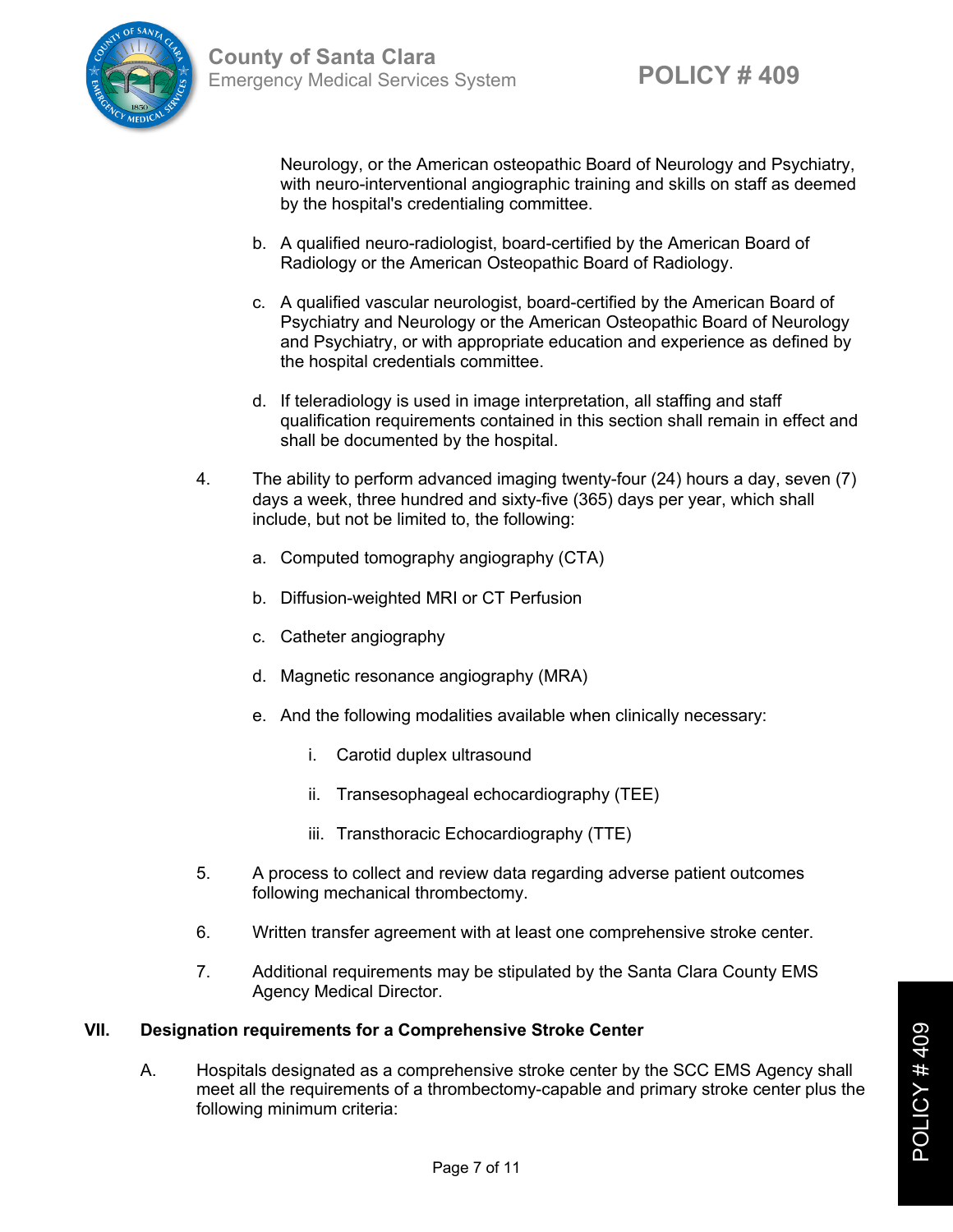

- 1. Neuro-endovascular diagnostic and therapeutic procedures available twenty-four (24) hours a day, seven (7) days a week.
- 2. Advanced imaging, available twenty-four (24) hours a day, seven (7) days a week, three hundred and sixty-five (365) days per year, which shall include but not be limited to:
	- a. All imaging requirements for thrombectomy-capable centers.
	- b. Diffusion-weighted magnetic resonance imaging (MRI) and computed tomography (CT) perfusion imaging.
- 3. Laboratory tests, electrocardiogram (ECG), and chest x-ray are completed within 45 minutes of patient presentation with stroke symptoms, if ordered by the practitioner.
- 4. Transcranial Doppler (TCD) shall be available in a timeframe that is clinically appropriate.
- 5. Intensive care unit (ICU) beds with licensed independent practitioners with the expertise and experience to provide neuro-critical care twenty-four (24) hours a day, seven (7) days a week, three hundred and sixty-five days (365) days per year.
- 6. Data-driven, continuous quality improvement process including collection and monitoring of standardized performance measures.
- 7. A stroke patient research program.
- 8. Satisfy all the following staff qualifications:
	- a. A neurosurgical team capable of assessing and treating complex stroke and stroke- like syndromes.
	- b. A qualified neuro-radiologist, board-certified by the American Board of Radiology or the American Osteopathic Board of Radiology.
	- c. If teleradiology is used in image interpretation, all staffing and staff qualification requirements contained in this section shall remain in effect and shall be documented by the hospital.
	- d. Written call schedule for attending neuro-interventionalist, neurologist, neurosurgeon providing availability twenty-four (24) hours a day seven (7) days a week.
- 9. Provide comprehensive rehabilitation services either on-site or by written transfer agreement with another health care facility licensed to provide such services.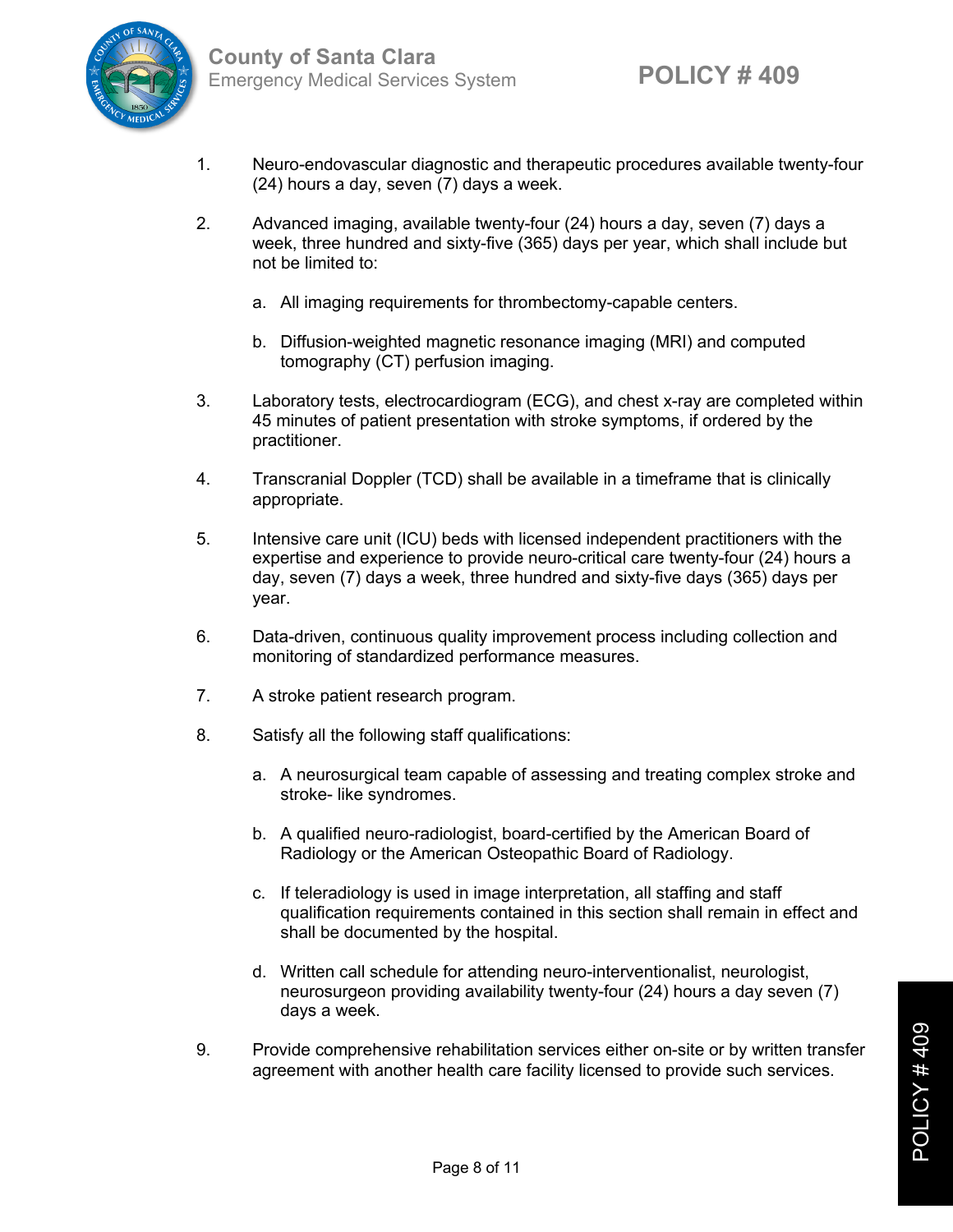

- 10. Written transfer agreements with primary stroke centers in the region to accept the transfer of patients with complex strokes when clinically warranted.
- 11. A comprehensive stroke center shall at a minimum, provide guidance and continuing stroke-specific medical education to hospitals designated as a primary stroke center with which they have transfer agreements.
- 12. Additional requirements may be stipulated by the Santa Clara County EMS Agency Medical Director.
- **VIII. EMS Receiving Hospitals** (Non-designated for Stroke Critical Care Services)
	- A. An EMS receiving hospital that is not designated for stroke critical care services shall do the following, at a minimum and in cooperation with stroke receiving centers and the SCC EMS Agency:
		- 1. Participate in the SCC EMS Agency's quality improvement system, including data submission as determined by the SCC EMS Agency Medical Director.
		- 2. Participate in the inter-facility transfer agreements to ensure access to a stroke critical care system for a potential stroke patient.

#### **IX. Performance Standards**

- A. Written EMS policies and procedures shall be reviewed at a minimum of every two (2) years but may be updated sooner based upon identified Quality Improvement needs.
- B. No health care facility located in the SCC EMS jurisdictional region shall advertise in any manner or otherwise hold itself out to be affiliated with a stroke critical care system or a stroke center unless they have been designated as such by the SCC EMS Agency in accordance with this policy and California Code of Regulations, Title 22, Division 9, Chapter 7.2.
- C. The following shall be met for a hospital to be designated as a stroke receiving center by the SCC EMS Agency:
	- 1. Be licensed by the California Department of Public Health Services as a general acute care hospital.
	- 2. Have a special permit for basic or comprehensive emergency medical service pursuant to the provisions of California Code of Regulations Title 22, Division 5.
	- 3. Be accredited by a Centers for Medicare and Medicaid Services approved deeming authority.
	- 4. Have a communication system for notification of an EMS suspected stroke patient.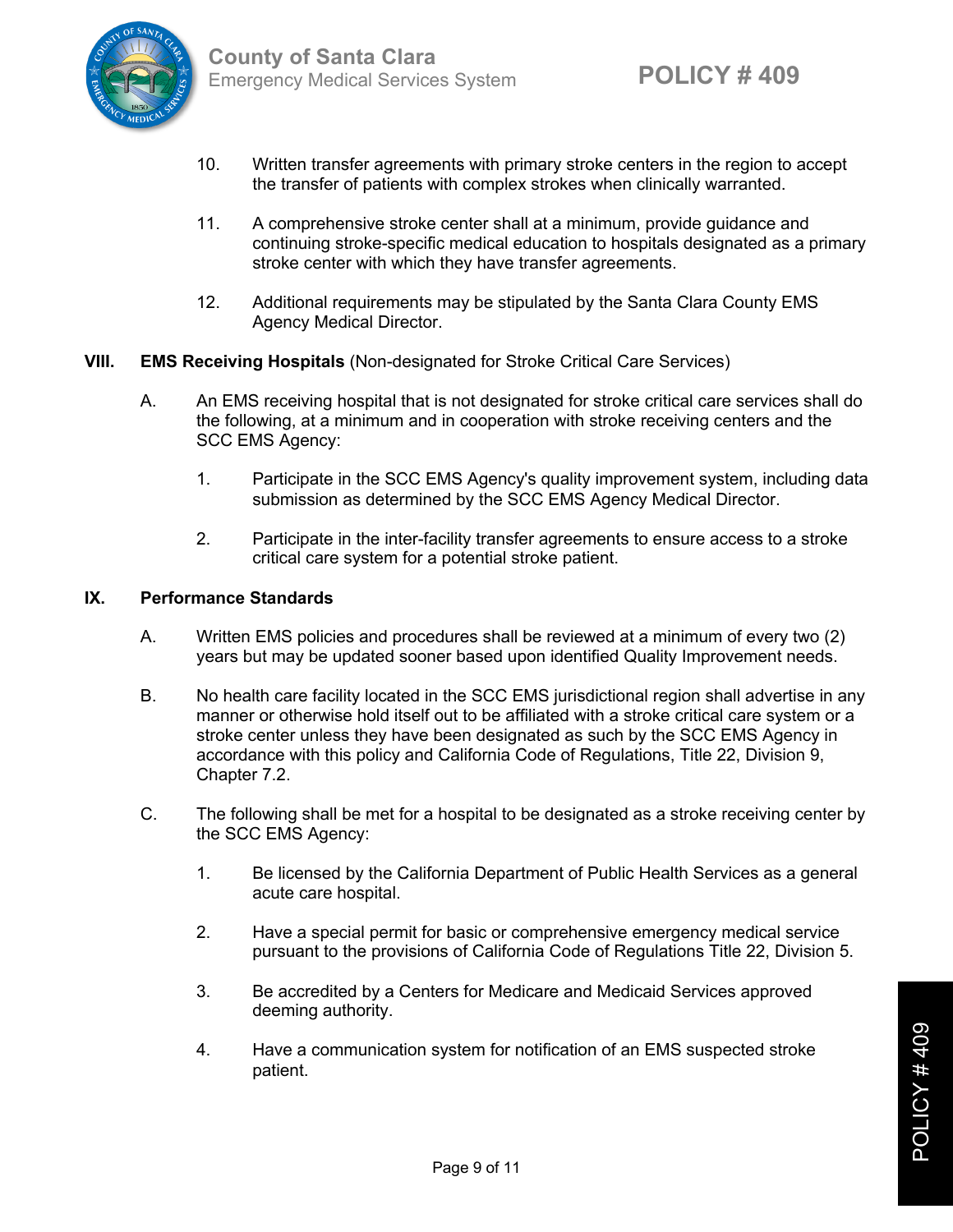

- 5. Have established protocols for triage and diagnosis following notification of an EMS suspected acute stroke patient.
- 6. Agree to accept all EMS suspected acute stroke patients according to applicable SCC EMS policies/protocols.
- 7. Agree to accept the transfer of all acute stroke patients whose clinical condition requires a higher level of care than can be provided at the sending facility, unless the stroke receiving center is on diversion or internal disaster.
- 8. Submit all required stroke patient data to the SCC EMS selected stroke registry. The hospital stroke patient care elements shall be consistent with the U.S. Centers for Disease Control and Prevention, Paul Coverdell National Acute Stroke Program Resource Guide.
- 9. Actively participate in the SCC EMS regional stroke critical care system quality improvement (QI) process which shall include, at a minimum:
	- a. Evaluation of program structure, process, and outcome.
	- b. Review of stroke-related deaths, major complications, and transfers.
	- c. A multidisciplinary Stroke Quality Improvement Committee, including both prehospital and hospital members.
	- d. Participation in the QI process by all designated stroke centers and prehospital providers involved in the stroke critical care system.
	- e. Evaluation of regional integration of stroke patient movement.
	- f. Participation in the stroke data management system.
	- g. Compliance with the California Evidence Code, Section 1157.7 to ensure confidentiality, and a disclosure-protected review of selected stroke cases.
- 10. Provide CE opportunities, minimum of four (4) hours per year, for EMS personnel in areas of assessment and management of acute stroke patients.
- 11. Provide public education about stroke warning signs and the importance of early utilization of the 9-1-1 system.
- D. SCC EMS Agency Duty Chief notification
	- 1. Notification shall be made to the SCC EMS Agency Duty Chief at least 24 hours prior to any planned event resulting in the CT scanner or neurointerventionalist being unavailable.